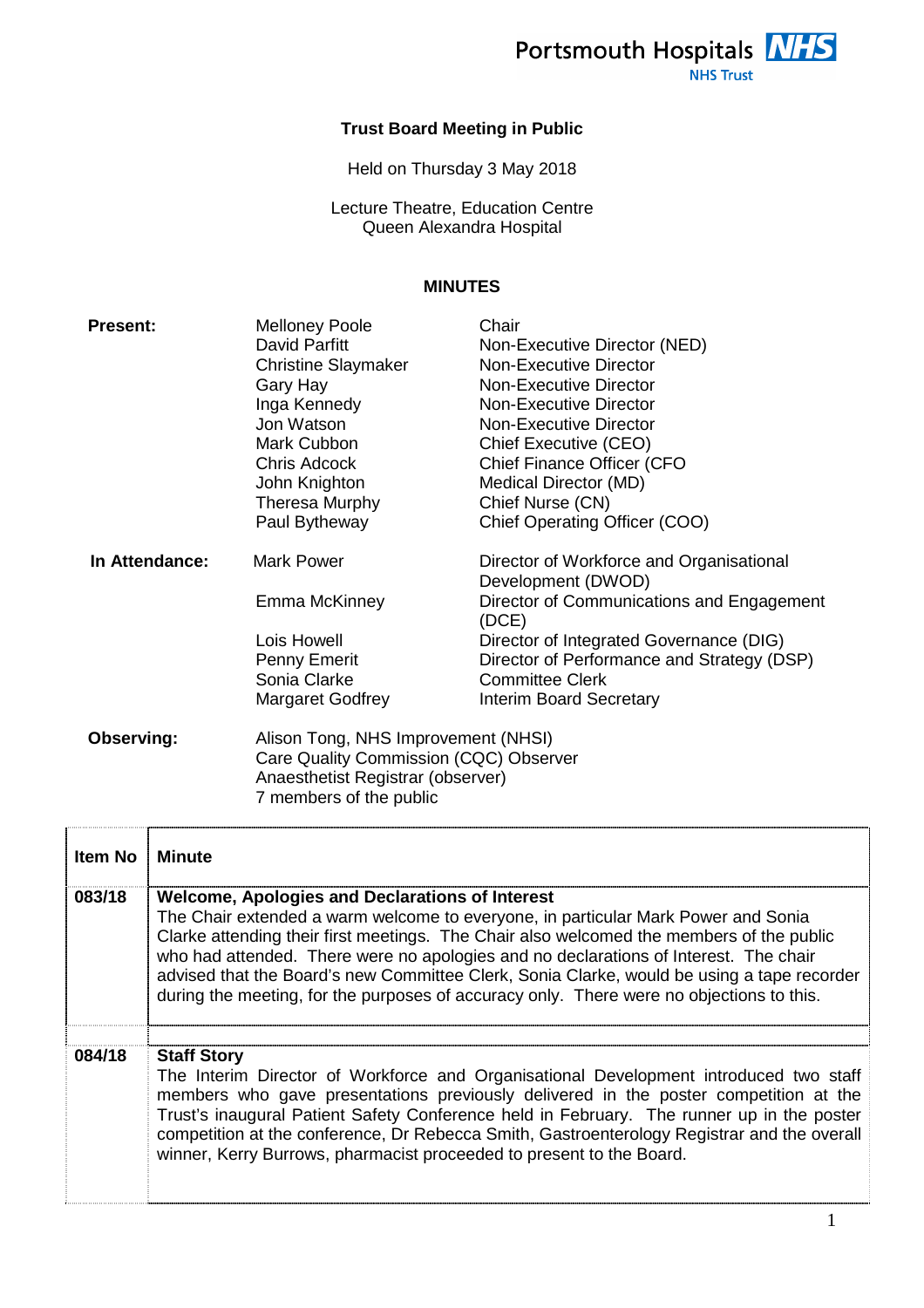|        | The competition runner-up, Dr Rebecca Smith, Gastroenterology Registrar, presented her<br>findings on a pilot project to introduce Ward Round Managers.  This role encompassed a<br>wide variety of responsibilities, including organisation of the ward round, administrative tasks<br>and urgent phlebotomy. The study showed that the effective work of a ward round manager<br>saved time and brought a number of other improvements including the raising of staff morale<br>and improved patient experience.                                                   |
|--------|----------------------------------------------------------------------------------------------------------------------------------------------------------------------------------------------------------------------------------------------------------------------------------------------------------------------------------------------------------------------------------------------------------------------------------------------------------------------------------------------------------------------------------------------------------------------|
|        | The overall poster competition winner, Kerry Roberts, a specialist Pharmacist in Medicine for<br>Older People and Rehabilitation Services (MOPRS), presented on the work undertaken to<br>improve medication reviews for frail and elderly patients. Previous levels of compliance with<br>medication audits were at 29%, but following a range of work undertaken by Ms Roberts,<br>including the alteration of paperwork, compliance levels had risen to 85% which was an<br>excellent result for both pharmacists and patients.                                   |
|        | The Chair thanked both Dr Smith and Ms Roberts for their excellent presentations and the<br>associated clinical improvements. The Medical Director thanked them both for their work<br>and for their attendance at the Patient Safety Conference and for their ongoing commitment<br>to their improvement projects.                                                                                                                                                                                                                                                  |
| 085/18 | Minutes of the Previous Meeting - 5 April 2018<br>The minutes of the meeting of 5 April were approved as a true and accurate record subject to<br>the following amendments:                                                                                                                                                                                                                                                                                                                                                                                          |
|        | Page 3, Item 069/18 Quality Scorecard – to confirm that the Medical Director did not state<br>that the Trust's HSMR was not of concern. The DIG indicated that a revised version of those<br>minutes would be circulated.<br>Page 4 Item 169/18 Finance - the DOF advised that the control total for 18/19 had not been<br>accepted.                                                                                                                                                                                                                                 |
| 086/18 | <b>Matters Arising/Summary of Agreed Actions</b>                                                                                                                                                                                                                                                                                                                                                                                                                                                                                                                     |
|        | The Board reviewed the action log from previous meetings and noted updates as follows:                                                                                                                                                                                                                                                                                                                                                                                                                                                                               |
|        | 041/18 – The Medical Director updated the meeting on the Mental Health Assessment Unit<br>bid, stating that there had still not been a decision in terms of funding. He advised if the<br>funding was not secured then a business case would be developed with the Trust's mental<br>health partners in order to progress the work. The Chair highlighted her concerns on the<br>delay in progressing this. The Medical Director was asked to continue to focus on the<br>embedding of training and good practice for relevant staff on the conduct of mental health |
|        | assessments.<br><b>ACTION MD</b>                                                                                                                                                                                                                                                                                                                                                                                                                                                                                                                                     |
|        | 069/18 - Lesbian Gay Bisexual Transgender (LGBT) Network - The Chief Nurse advised<br>that the Terms of Reference were currently being drafted and would be taken to the<br>Workforce Committee once completed.                                                                                                                                                                                                                                                                                                                                                      |
|        | 071/18 - Health Care Associated Infections (HCAI) - The Chair stated that she remained<br>unsatisfied that the question she had posed regarding the link between the CDiff rate and the<br>estates and cleaning resource availability had been answered. The Chair requested an                                                                                                                                                                                                                                                                                      |
|        | update at the June Board meeting in the CEO's report.<br><b>ACTION CEO</b>                                                                                                                                                                                                                                                                                                                                                                                                                                                                                           |
|        | 072/18 – The DIG advised the Board that future board paper front sheets would all include                                                                                                                                                                                                                                                                                                                                                                                                                                                                            |
|        | <b>Quality Impact Assessments.</b><br><b>ACTION DIG</b>                                                                                                                                                                                                                                                                                                                                                                                                                                                                                                              |
|        | The Chairman of the Finance & Investment Committee (F&I) raised a query relating to                                                                                                                                                                                                                                                                                                                                                                                                                                                                                  |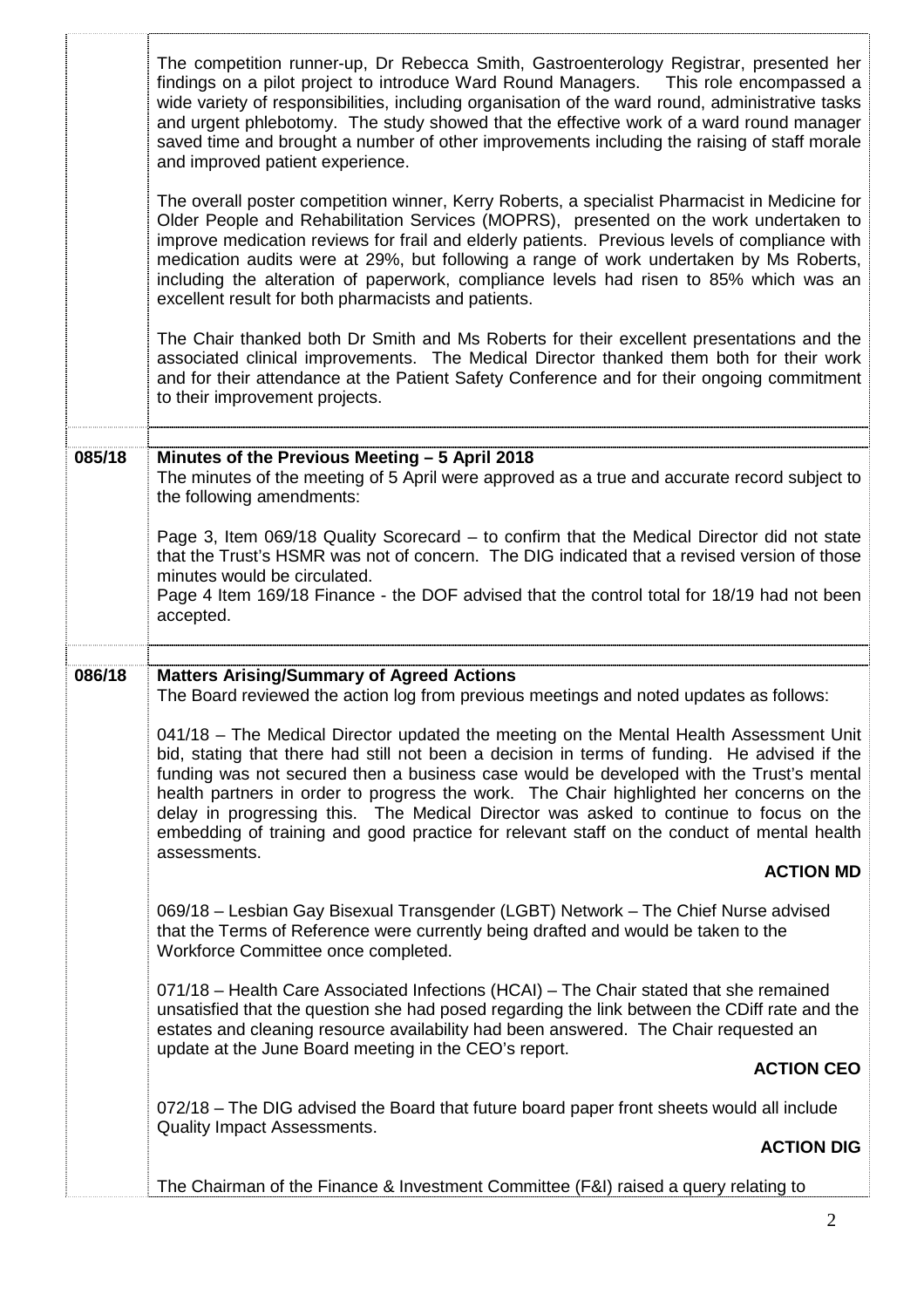|        | previous reports to the Board concerning the proposed disposal by HM Government of the<br>bond connected with the Trust's PFI and sought an update. The DIG agreed to seek an                                                                                                                                                                                                                                                                                                                                                                                                                                                                                                                                                                      |
|--------|----------------------------------------------------------------------------------------------------------------------------------------------------------------------------------------------------------------------------------------------------------------------------------------------------------------------------------------------------------------------------------------------------------------------------------------------------------------------------------------------------------------------------------------------------------------------------------------------------------------------------------------------------------------------------------------------------------------------------------------------------|
|        | update for the F&I Committee.<br><b>ACTION DIG</b>                                                                                                                                                                                                                                                                                                                                                                                                                                                                                                                                                                                                                                                                                                 |
| 087/18 | <b>Notification of Any Other Business</b><br>There were no items of other business.                                                                                                                                                                                                                                                                                                                                                                                                                                                                                                                                                                                                                                                                |
| 088/18 | <b>Chair's Opening Remarks</b><br>The Chair highlighted the fact that the Trust should take great pride in PHT's position as one<br>of only 23 kidney transplant units within the United Kingdom. Of the 23 trusts that perform<br>this work, PHT is the only district general hospital, yet is the second largest provider of non-<br>directed altruistic donors in the country. In 2017/18 the Trust had undertaken 57 transplants.<br>This was recognised as a very significant service for both kidney patients and the wider local<br>population. The Chair drew attention to the story set out in the draft Annual Report (currently<br>before the Board for consideration), highlighting the experience of one such donor and<br>recipient. |
|        | The Chair also mentioned Organ Donation Week takes place in September, during which<br>time the Trust will be outlining the work of the organ donation team and the benefits to the<br>patient recipients.                                                                                                                                                                                                                                                                                                                                                                                                                                                                                                                                         |
| 089/18 | <b>Chief Executive's Report</b><br>The Chief Executive formally introduced Mark Power as the Interim Director of Workforce<br>and Organisational Development. He advised that Mark will be in position for a few months<br>whilst the recruitment process to replace Tim Powell was undertaken. Tim Powell had been<br>with the trust for 7 years and had now moved to a new role in Surrey. The Chief Executive<br>extended a formal welcome to Mark and wished to record his thanks to Tim Powell for his<br>many years of service with the trust.                                                                                                                                                                                               |
|        | The Chief Executive went on to present his formal report. He highlighted the Trust's year-<br>end financial position and the fact that the Trust had delivered against its revised plan; this<br>had included a further allocation of sustainability and transformation funding which made the<br>final year end position a £31.8m deficit. He noted this was a good result for the Trust and<br>thanked all staff who had worked hard to deliver improvements to the financial position<br>safely.                                                                                                                                                                                                                                                |
|        | The Chief Executive also reported that the Trust's operational performance had improved<br>and that the Cancer 62 Day standard had been achieved, along with other improvements in<br>the urgent care pathway in recent weeks. He went on to note that the IT Strategy, mentioned<br>in the Board Assurance Framework, was in development, advising that there was more work<br>to be done for the Trust to become "digitally mature". It was anticipated that a proposal on<br>the steps needed to improve the Trust's IT infrastructure and capability would be brought to<br>Board in June 2018.                                                                                                                                                |
|        | The Chief Executive advised that the Trust had made four successful applications to Wessex<br>Health Education England for Quality Improvement project funding, and commented that this<br>reflects the amount of work being undertaken in quality improvement throughout the Trust.<br>He highlighted the level of healthcare acquired infection in the Trust and noted that there had<br>been no further incidents of MRSA reported this month. The Trust had reported a total of 48<br>CDiff cases against a trajectory of 40 for the year.                                                                                                                                                                                                     |
|        | The Chief Executive reminded the Board that the Care Quality Commission (CQC) inspection<br>was underway, which included a mixture of announced and unannounced visits and that the<br>report of the unannounced winter review undertaken by the Commission at the end of<br>February was expected to be in the public domain Friday $4th$ May.                                                                                                                                                                                                                                                                                                                                                                                                    |
|        | In relation to the CSC restructure, the Chief Executive advised that the consultation was now<br>closed and all directly affected staff would soon be advised of the outcome. The responses                                                                                                                                                                                                                                                                                                                                                                                                                                                                                                                                                        |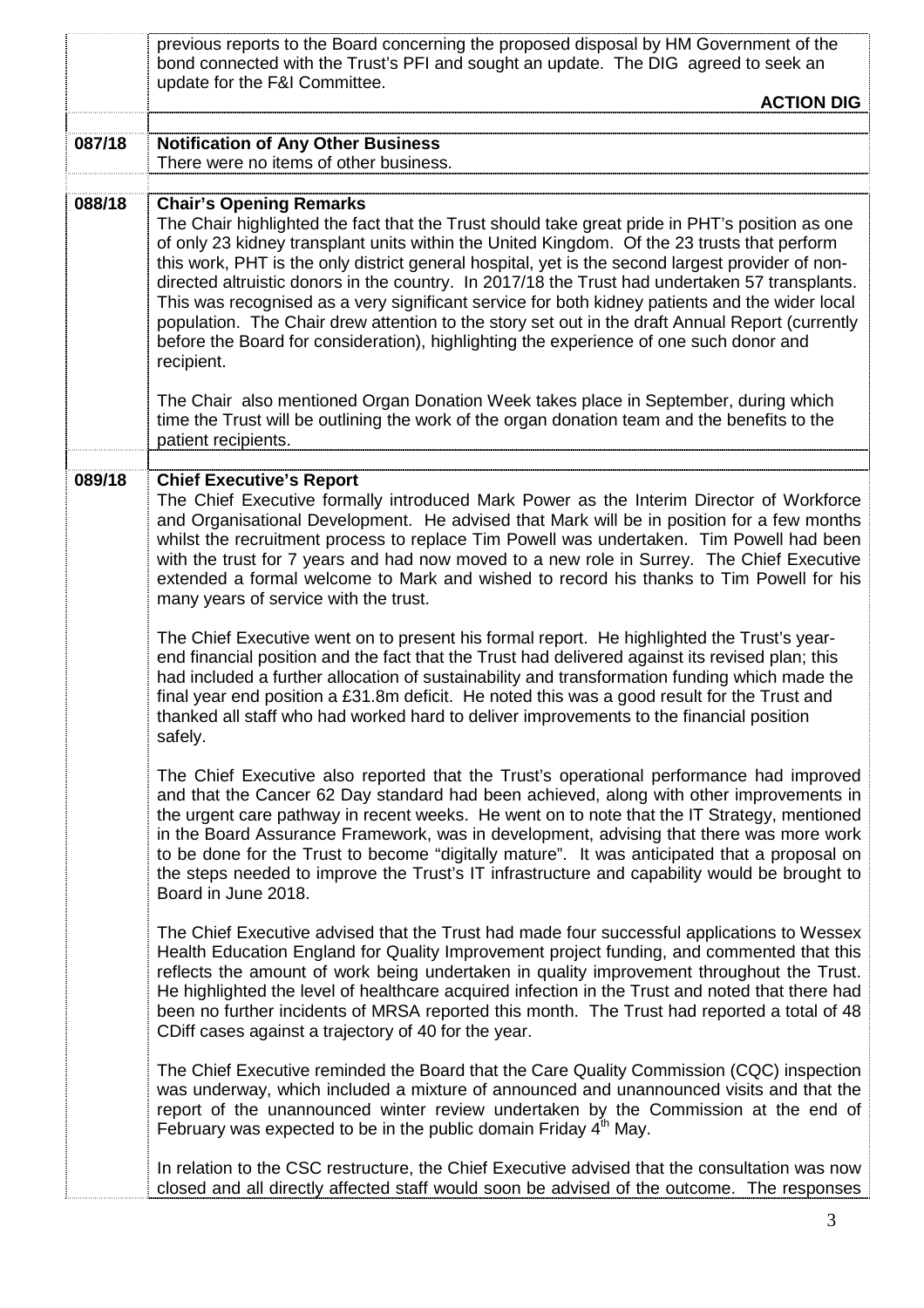|        | from staff had been mainly positive.<br>A paper setting out the revised structure,<br>implementation plan, and related governance will be brought to the Trust Board in June.                                                                                                                                                                                                                                                                                                                                                                                                                                                                                                                                                                                                                                                                                                                                                                                                                                                                                                                        |
|--------|------------------------------------------------------------------------------------------------------------------------------------------------------------------------------------------------------------------------------------------------------------------------------------------------------------------------------------------------------------------------------------------------------------------------------------------------------------------------------------------------------------------------------------------------------------------------------------------------------------------------------------------------------------------------------------------------------------------------------------------------------------------------------------------------------------------------------------------------------------------------------------------------------------------------------------------------------------------------------------------------------------------------------------------------------------------------------------------------------|
|        | The Chief Executive highlighted his top three concerns as being the financial position, bed<br>occupancy and flow, and his top three clinical concerns as the nurse vacancy rate, medicines<br>management, and sepsis and the early management of deteriorating patients. He also<br>mentioned the national news relating to breast screening system failures, advising that Trust<br>has this on its Risk Register and that once the associated details had been received,<br>additional capacity will be procured to accommodate the provision of services to women<br>affected by this problem.                                                                                                                                                                                                                                                                                                                                                                                                                                                                                                   |
|        | NEDs asked if funding for the IT strategy was part of the capital plan priorities. The Chief<br>Executive responded by saying that it would require significant capital funding and innovative<br>solutions were currently being explored.                                                                                                                                                                                                                                                                                                                                                                                                                                                                                                                                                                                                                                                                                                                                                                                                                                                           |
|        | NEDs sought clarity about the expected dates for resolution of items mentioned in the report,<br>particularly the medicines management issues.  The Chief Executive responded, indicating<br>that updates on governance arrangements would be brought to the Board in June, and that<br>these would include the medicines management improvement outcomes. He added that<br>learning from the winter planning review would be noted and put into action before winter of<br>2018.                                                                                                                                                                                                                                                                                                                                                                                                                                                                                                                                                                                                                    |
|        |                                                                                                                                                                                                                                                                                                                                                                                                                                                                                                                                                                                                                                                                                                                                                                                                                                                                                                                                                                                                                                                                                                      |
| 090/18 | <b>Strategy Development Update</b><br>The DSP presented the strategy report which contained a timetable for the development,<br>adoption and implementation of the Trust's five year strategy and the strategic aims for the<br>organisation. She summarised the way in which this work had been undertaken and outlined<br>that three key supporting strands were IT, Estates and Quality Improvement. She noted the<br>wide context of the development process and highlighted that a number of staff sessions had<br>taken place, with further meetings planned. Feedback from the meetings had been<br>excellent. The DSP highlighted the work being undertaken with the Isle of Wight system<br>colleagues and advised that this will be included in the strategy. Also highlighted was the<br>initial engagement work which the Trust is undertaking in connection with the Pathology<br>network.                                                                                                                                                                                              |
|        | The Chair thanked the DSP for the report, noting that she felt assured by it as a baseline<br>report and summary of the current position. NEDs asked how support for the Isle of Wight<br>health system could be managed safely within the Trust's capacity and resources. The MD<br>responded, advising that the Trust, Isle of Wight and University Hospital Southampton NHS<br>Foundation Trust teams were working closely together and having regular, productive<br>discussions regarding opportunities and sustainable solutions. The Board discussed the<br>issues that may arise from a regional decision to reduce services on the island and the<br>impact that this would have on providers on the mainland, and the reallocation of contracts<br>and budgets to which this may give rise. The DF advised that there were other areas in the<br>country where this had occurred and assured the Board that he and his finance colleagues in<br>other parts of Hampshire were taking this into account. The Board asked for assurance on<br>this by means of a report at its next meeting. |
|        | <b>ACTION: CFO/DSP</b>                                                                                                                                                                                                                                                                                                                                                                                                                                                                                                                                                                                                                                                                                                                                                                                                                                                                                                                                                                                                                                                                               |
|        | In response to a question from the Chairman of the Quality & Performance Committee, the<br>DSP confirmed that voluntary and mental health organisations would form part of the Trust's<br>strategy and that workforce issues would be included as a strategic aim to reflect their priority<br>and the degree of risk attached.                                                                                                                                                                                                                                                                                                                                                                                                                                                                                                                                                                                                                                                                                                                                                                      |
| 091/18 | 2018/19 Operational Plan                                                                                                                                                                                                                                                                                                                                                                                                                                                                                                                                                                                                                                                                                                                                                                                                                                                                                                                                                                                                                                                                             |
|        | The DSP presented the Operational Plan 18/19 for the Board's approval. This plan had been<br>reviewed by the Finance and Investment Committee (FIC) and by NHS Improvement (NHSI)<br>on 30 <sup>th</sup> April. She highlighted that in making the submission, the Trust would be formally<br>rejecting the control total and the Capital Resource Limit (CRL) set by NHSI - ongoing<br>discussion continues with NHS England on these points.                                                                                                                                                                                                                                                                                                                                                                                                                                                                                                                                                                                                                                                       |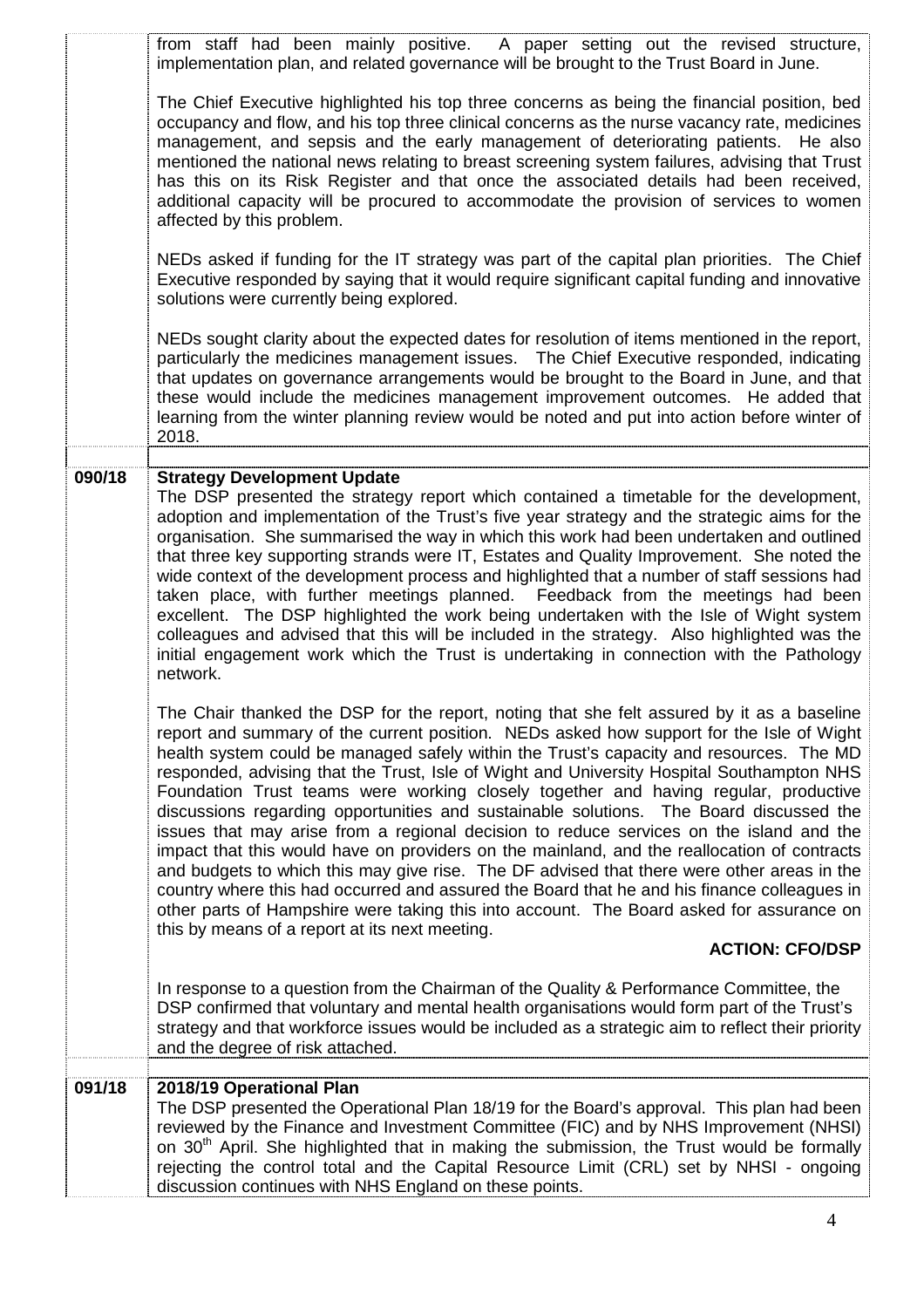|        | The DSP advised that all draft budgets for the year have been signed off by Clinical Service<br>Centres (CSC'S), with a few areas of work to be completed. She noted that contract<br>assumptions had been included in the plan, although contracts with the commissioners had<br>not yet been signed off. The plan was noted to deliver the minimum requirement relating to<br>Referral to Treatment (RTT) activity, maintain cancer standards and reduce agency spend,<br>with a modest income growth. The DoS highlighted that performance around the plan would<br>be monitored through performance and accountability meetings, which would be held with<br>the current CSC's and once the new structure was in place, the Divisions. She highlighted a<br>risk to the plan as being the current £5m Cost Improvement Plan (CIP) gap, the outcome of<br>the CRL negotiations, the realisation of all financial assumptions, bed capacity and a<br>reduction in agency spend.<br>NEDs asked whether the CIPs could be monitored in relation to their impact on quality. The<br>DoF responded that the process for Quality Impact Assessments (QIA) was being reviewed<br>and that CIPs would only be approved after they had undergone a quality impact assessment<br>which satisfied the MD and CN. |
|--------|----------------------------------------------------------------------------------------------------------------------------------------------------------------------------------------------------------------------------------------------------------------------------------------------------------------------------------------------------------------------------------------------------------------------------------------------------------------------------------------------------------------------------------------------------------------------------------------------------------------------------------------------------------------------------------------------------------------------------------------------------------------------------------------------------------------------------------------------------------------------------------------------------------------------------------------------------------------------------------------------------------------------------------------------------------------------------------------------------------------------------------------------------------------------------------------------------------------------------------------------------------------------------------------------------------|
|        | The Chair of the FIC advised that the Board needed to be aware of the risks in the plan as<br>these were significant, particularly in relation to the CIP and bed capacity. The Chief<br>Executive indicated that the Executive team was very aware of the level of risk and that there<br>was a clear programme of works to mitigate the risks where possible. He further advised that<br>the Trust had a proven record of CIP delivery and a proportion of the savings schemes in the<br>CIP had been tested and were considered robust.                                                                                                                                                                                                                                                                                                                                                                                                                                                                                                                                                                                                                                                                                                                                                               |
|        | The Board approved the Operational Plan 18/19.                                                                                                                                                                                                                                                                                                                                                                                                                                                                                                                                                                                                                                                                                                                                                                                                                                                                                                                                                                                                                                                                                                                                                                                                                                                           |
| 092/18 | <b>Board Assurance Framework (BAF)</b><br>The DIG presented the BAF in a summary format, including a heat map and short table<br>setting out the current scores and movement of each risk. A new risk, BAF 21 was<br>proposed, concerning apparent inconsistencies in non-18 week waiting lists. More detail<br>concerning this risk and the actions necessary to mitigate its impact will be presented in<br>future iterations of the BAF. The Board agreed to adopt the BAF and its updates.                                                                                                                                                                                                                                                                                                                                                                                                                                                                                                                                                                                                                                                                                                                                                                                                           |
|        | It was noted that the BAF will continue to be reviewed at the Executive Management Team<br>and Senior Management Team meetings, and that following the appointment of the<br>Committee Clerk, it is anticipated that more detailed integration of BAF risks in the work of<br>the Board's committee will be possible. The DIG advised that the Risk Management Strategy<br>was being reviewed and would be presented to Board in July for approval.<br><b>ACTION: DIG</b>                                                                                                                                                                                                                                                                                                                                                                                                                                                                                                                                                                                                                                                                                                                                                                                                                                |
|        |                                                                                                                                                                                                                                                                                                                                                                                                                                                                                                                                                                                                                                                                                                                                                                                                                                                                                                                                                                                                                                                                                                                                                                                                                                                                                                          |
|        | The Medical Director advised the Board that an independent review of the governance<br>arrangements set out later on the agenda included consideration of the BAF by external<br>consultants, who had described that BAF as "one of the best they had seen". The Chair<br>thanked the DIG for her work on the BAF.                                                                                                                                                                                                                                                                                                                                                                                                                                                                                                                                                                                                                                                                                                                                                                                                                                                                                                                                                                                       |
| 093/18 | Quality, Safety and Performance Analysis Report                                                                                                                                                                                                                                                                                                                                                                                                                                                                                                                                                                                                                                                                                                                                                                                                                                                                                                                                                                                                                                                                                                                                                                                                                                                          |
|        | The Integrated Performance Report (IPR) had been circulated to the Board as a separate<br>data pack. Current exceptions to planned performance were noted as dementia screening,<br>the urgent care pathway, diagnostics and appraisal rates. The Chair highlighted her concern<br>at the increase in number of serious incidents (SI) to 19.                                                                                                                                                                                                                                                                                                                                                                                                                                                                                                                                                                                                                                                                                                                                                                                                                                                                                                                                                            |
|        | The MD outlined the following items on the IPR:<br>a. Pressure Ulcers (PU) – although it was considered that overall performance was<br>reasonable, work was continuing to reduce numbers. It was noted that the incidence<br>of pressure ulcers in the community is on the increase.<br>b. Falls – this was identified as an area where significant improvement opportunity<br>exists, although the Trust was performing reasonably well.                                                                                                                                                                                                                                                                                                                                                                                                                                                                                                                                                                                                                                                                                                                                                                                                                                                               |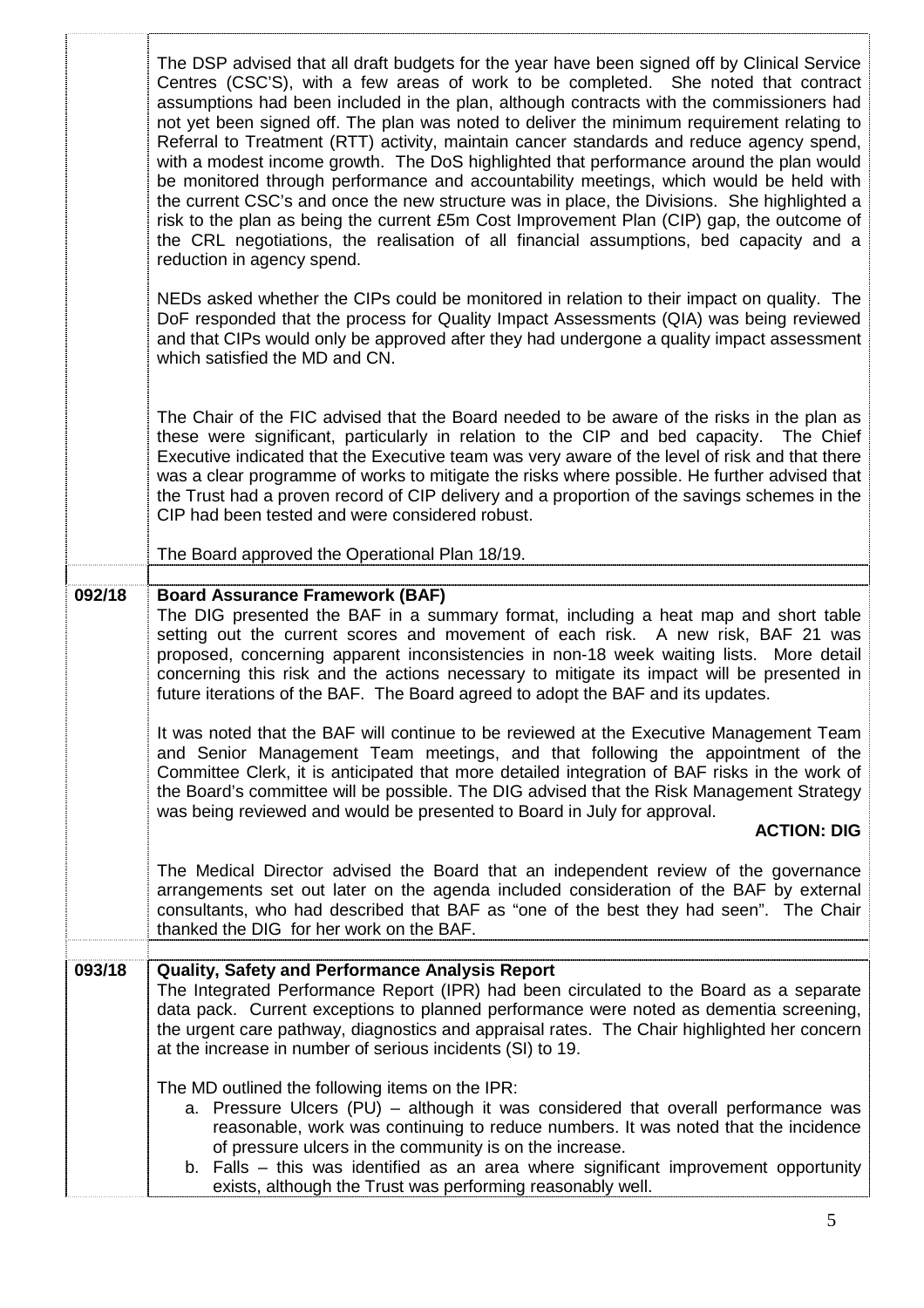|        | c. HCAIs remain a significant focus and details of current performance were included in                                                                                                                                                                                                                                                                                                                                                                                                                                                                                                                                                                                                                                                                                                                                                                                                                                                                                                                                                                                                                                                                                                                                                                                                                                                                                                                                                                                                                                                                                         |
|--------|---------------------------------------------------------------------------------------------------------------------------------------------------------------------------------------------------------------------------------------------------------------------------------------------------------------------------------------------------------------------------------------------------------------------------------------------------------------------------------------------------------------------------------------------------------------------------------------------------------------------------------------------------------------------------------------------------------------------------------------------------------------------------------------------------------------------------------------------------------------------------------------------------------------------------------------------------------------------------------------------------------------------------------------------------------------------------------------------------------------------------------------------------------------------------------------------------------------------------------------------------------------------------------------------------------------------------------------------------------------------------------------------------------------------------------------------------------------------------------------------------------------------------------------------------------------------------------|
|        | the Chief Executive's report.<br>d. SIs and Never Events - 19 SIs had been reported in March, and as a result SIs rose<br>over the course of quarter 4. Some of these related to 12 hour breaches and others<br>were due to previously delays in Cardiology. It was noted that practice in the use of<br>the Cardiology Day Unit had been changed as a result of the SIs.  The MD reported<br>that the Trust continues to work with NHSI in relation to reduction and elimination of<br>Never Events.<br>e. Hospital Standard Mortality Ratio (HMSR) - the MD advised that although this<br>remains a focus of continued work, there were reasons to be encouraged by the<br>latest results, as the Trust's HMSR has come down and stayed down over the last six<br>months. It was noted that the Trust has more detailed information available about the<br>deaths that occur in the hospital and is able to learn from them because every death<br>is now reviewed at the Trust's Mortality Review Group.<br>Dementia Screening - The CN acknowledged that levels are not where they should<br>f.<br>be and advised that her teams are undertaking a review to look at reasons for this.<br>The review will include scrutiny of the ways in which the screening is recorded.<br>g. Friends and Family Test (FFT) - It was noted that the Trust had changed its FFT<br>provider and that is may assist in increasing responses in the future. As had been<br>noted previously, obtaining responses in some areas was a challenge, particularly in<br>the Emergency Department. |
|        |                                                                                                                                                                                                                                                                                                                                                                                                                                                                                                                                                                                                                                                                                                                                                                                                                                                                                                                                                                                                                                                                                                                                                                                                                                                                                                                                                                                                                                                                                                                                                                                 |
| 094/18 | <b>Quality Improvement Plan (QIP) Update</b><br>The CN advised that the QIP had been developed following the CQC visit during 2017, and<br>re-formatted in March and April to improve its ease of use and increase the levels of<br>assurance it was able to provide. The report focused on the outcomes of the actions<br>undertaken to address the CQC's concerns, and provided evidence of the achievements in<br>each work stream. The document was updated on a monthly basis and was responsive to<br>any changes in circumstances. The QIP document was noted to indicate executive<br>accountability for each work stream. The key areas of change since the last version were<br>highlighted to the Board; these were band 5 nursing recruitment, complaints performance,<br>dementia screening and a reduction in overdue risks.                                                                                                                                                                                                                                                                                                                                                                                                                                                                                                                                                                                                                                                                                                                                      |
|        | The Board noted the update and thanked all involved for the good work that was in progress.                                                                                                                                                                                                                                                                                                                                                                                                                                                                                                                                                                                                                                                                                                                                                                                                                                                                                                                                                                                                                                                                                                                                                                                                                                                                                                                                                                                                                                                                                     |
| 095/18 | <b>Response to Radiology Incident</b><br>The MD summarised the findings and lessons learned following the CQC inspection in<br>Radiology in 2017. The key findings were that amongst the 30,000 chest x-rays reviewed as<br>part of the investigation, 27 films had been found to show an abnormality which had been<br>missed at the time of first review. Following the associated harm review, four patients were<br>found to have suffered significant harm as a result of their abnormality being missed. The<br>Board agreed that this was deeply regrettable for each of those patients. The Trust's duty of<br>candour had been fulfilled for each patient and family affected.                                                                                                                                                                                                                                                                                                                                                                                                                                                                                                                                                                                                                                                                                                                                                                                                                                                                                         |
|        | The MD noted that low level of missed abnormalities highlighted that the skill levels of the<br>junior doctors interpreting the film was appropriate, but that this in no way detracted from the<br>appalling consequences for all of the patients and families affected. The VERITA report<br>included with the Board report recognises the changes that had already been put in place by<br>the Trust and the improvements that have been made. It was noted that the Trust would now<br>be reporting on all x-rays, both plain and complex films. This was considered to be in line<br>with best practice, however it was noted that there was a nationally scarcity of radiologists<br>and radiographers.                                                                                                                                                                                                                                                                                                                                                                                                                                                                                                                                                                                                                                                                                                                                                                                                                                                                   |
|        | NEDs commented that the problems arising from the position in radiology were an example<br>of what may happen as an unintended consequence of the adoption of new technology, and<br>sough assurance that the Trust's policy on assessing new technology addressed this. The<br>MD responded by advising that the policy was considered to be robust, but that changes in<br>practice were harder to anticipate in particular when capacity was stretched. NEDs noted<br>that this issue arose from a local deviation in practice that had not been noticed and                                                                                                                                                                                                                                                                                                                                                                                                                                                                                                                                                                                                                                                                                                                                                                                                                                                                                                                                                                                                                 |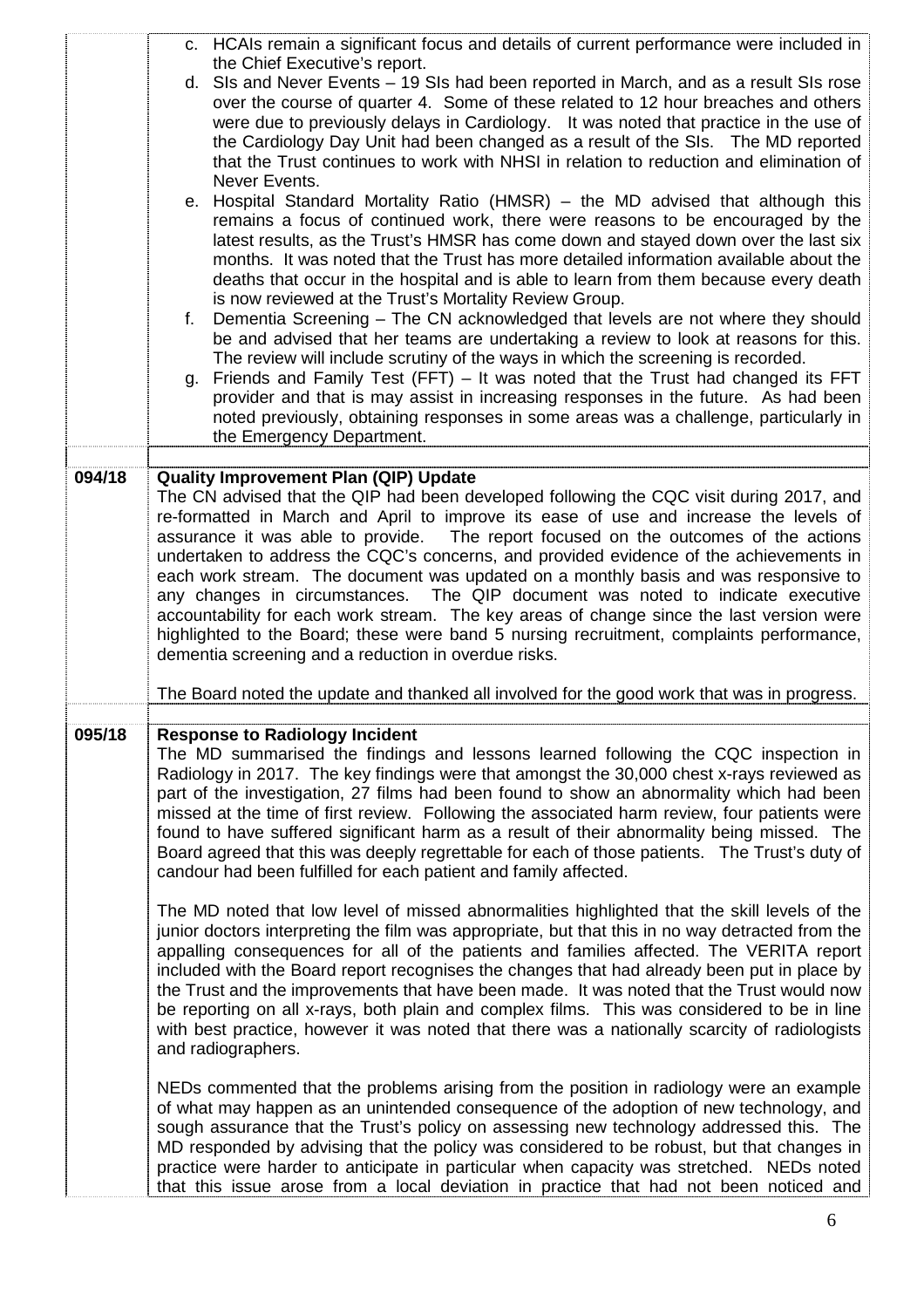|        | He added that staff morale was currently very high as a result of the improvements in flow<br>and performance and that it was important to maintain this.                                                                                                                                                                                                                                                                                                                                                                                                                                                                                                                                                       |
|--------|-----------------------------------------------------------------------------------------------------------------------------------------------------------------------------------------------------------------------------------------------------------------------------------------------------------------------------------------------------------------------------------------------------------------------------------------------------------------------------------------------------------------------------------------------------------------------------------------------------------------------------------------------------------------------------------------------------------------|
|        | The Chair noted concern at the number of cancellations which were due to non-clinical<br>reasons during March. The COO advised that these had been related to the weather and the<br>difficulties some staff had in getting into work despite all efforts undertaken within the snow<br>plan. NEDs commended the performance improvement throughout April and asked if it could<br>be sustained. The COO responded by saying that work was underway to ensure the newly<br>introduced processes would assist in the organisation's response to high levels of demand.                                                                                                                                           |
| 099/18 | <b>Operations Report</b><br>The COO advised that March had proved a challenge with adverse weather conditions<br>causing issues for both staff and patients. The weather had resulted in cancellation of<br>appointments and operations, and an escalation to OPEL 4 on occasion. He highlighted the<br>improvements in performance that had commenced towards the end of the month, with work<br>being undertaken to improve flow, which had reduced bed occupancy from 97.5% to 94.6%.<br>This improvement had continued into April and the Trust had been at OPEL 1 for 12 days in<br>April, with only one "Black"/OPEL 4 day which was due to demand within the Emergency<br>Department.                    |
|        | a. The patient experience metrics should be made more stretching<br>b. E Coli should be included amongst the HCAI targets<br>c. Change "sustain" to "reduce" the numbers of pressure ulcers and falls<br>d. The national and local priorities should be distinguished.<br><b>ACTION: CN</b>                                                                                                                                                                                                                                                                                                                                                                                                                     |
| 098/18 | <b>Quality Account Priorities 2018/19</b><br>The Chief Nurse presented the report and highlighted page 91 which outlined the priorities<br>for 18/19. She further advised that on an ongoing basis throughout the year these would be<br>audited to provide evidence of improvements and progress made in the delivery of the<br>objectives.<br>The Board reviewed the priorities and suggested amendments as follows:                                                                                                                                                                                                                                                                                          |
|        | The NEDs commented that there had been good progress in preparing for the introduction of<br>the new legislation, but sought to remind colleagues that GDPR is more than a process, it is<br>an attempt to change culture.                                                                                                                                                                                                                                                                                                                                                                                                                                                                                      |
| 097/18 | <b>General Data Protection Regulations (GDPR) Readiness Update</b><br>The DIG provided at update to the Board on preparations for the implementation of the<br>GDPR. There were two information governance risks brought to the Board's attention: one<br>was achieving compliance with the revised training module issued by NHS Digital, which is<br>much longer must be undertaken online. The second is the risk of cyber-attack arising from<br>changes in the international political environment. The DIG reported that NHS Digital has<br>published an enhanced cyber-security guide and that the Trust will be carrying out a self-<br>assessment against the relevant cyber security recommendations. |
| 096/18 | <b>Mortality Report</b><br>The Medical Director presented the his report which contained the mortality report for<br>Quarter Four. He confirmed that learning from deaths was now an integral part of the<br>organisation and that all inpatient deaths were reviewed. He also confirmed that clinical<br>engagement at all levels was now part of the process and very effective.                                                                                                                                                                                                                                                                                                                              |
|        | additionally sought assurance that something similar could not happen again.<br>The MD<br>advised that although the Trust's new governance processes were still bedding in, there was<br>much better awareness of what is going on from service to Board level. There has been an<br>increase in clinical staff awareness of the importance of reporting and the formal pathways to<br>do so.                                                                                                                                                                                                                                                                                                                   |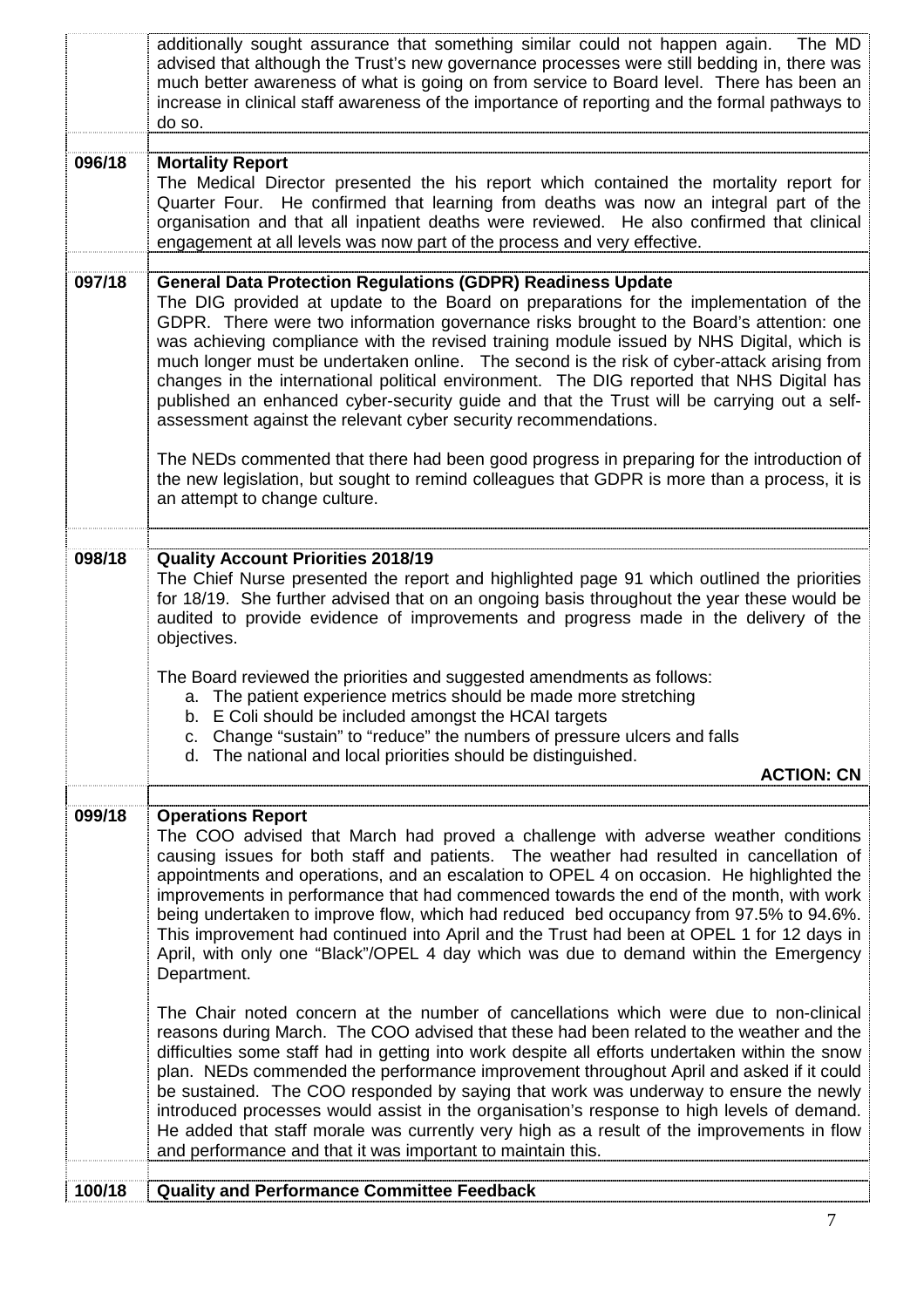|        | Mr Watson (NED) advised that the first meeting of the new Committee had been held and<br>that the terms of reference were under review. He further advised that levels of patient<br>involvement with the committee structure needed to be considered and the Director of<br>Communication & Engagement advised that she would work with Mr Watson on this matter.<br><b>ACTION: DCE</b>                                                                                                                                                                                                                                                                                                                                                                                                                                                                                                                                                                                                                                                |
|--------|-----------------------------------------------------------------------------------------------------------------------------------------------------------------------------------------------------------------------------------------------------------------------------------------------------------------------------------------------------------------------------------------------------------------------------------------------------------------------------------------------------------------------------------------------------------------------------------------------------------------------------------------------------------------------------------------------------------------------------------------------------------------------------------------------------------------------------------------------------------------------------------------------------------------------------------------------------------------------------------------------------------------------------------------|
| 101/18 | Workforce and Organisational Development Performance Report Analysis<br>The Interim Director of Workforce and OD presented his report which included plans to<br>reduce workforce expenditure and the use of agency staff. The plans also addressed<br>targeted clinical recruitment, monitoring of turnover rates, increase in appraisal rates and<br>review of the appraisals process. He further advised that all of this work would be overseen<br>by the Workforce and OD Committee to review performance to provide assurance to the<br>Board.                                                                                                                                                                                                                                                                                                                                                                                                                                                                                    |
| 102/18 | <b>Gender Gap Pay analysis</b><br>This report was noted. The Interim Director of Workforce and OD advised that the current<br>requirement was for employers to undertake a Gender Pay Gap analysis exercise every<br>year, and that this was not the same as looking at equal pay for equal work, where the Trust<br>was compliant. The Interim Director of Workforce and OD highlighted some of the reasons<br>for the gender pay gap revealed in the report, which included the fact that there were many<br>more female employees employed within the lower pay bands, many of whom were part<br>time. In contrast the Trust's highest paid staff group was the consultant body which is<br>comprised of a majority of male employees. The Interim Director of Workforce and OD<br>acknowledged that the position set out in the report would not be easy to fix, but that the<br>Trust will look at it to see what can be done.                                                                                                     |
| 103/18 | <b>Chief Registrar Annual Report</b><br>The MD introduced Dr Helena Edwards and Dr Zoe Burton, the two Chief Registrars. He<br>reminded the Board that this was the first time the Trust has had Chief Registrars, and noted<br>that the Trust had been very lucky to have made such strong appointments into the posts.<br>The Chief Registrars said that holding the roles had been a hugely positive experience for<br>them both throughout the year, and hoped that the Board had seen the value that the role of<br>Chief Registrar had brought to the junior doctor body and to the Trust as a whole. They<br>thanked the Board for its engagement and support which had been invaluable, and<br>highlighted a few further initiatives they hope to take forward The Chair thanked Dr<br>Edwards and Dr Burton for this and advised that we must give serious consideration to<br>progressing the free breakfast, although it was noted that this might be difficult bearing in<br>mind how many of our staff worked night duties |
|        | The NEDs advised that they had heard about the achievements of the Chief Registrar<br>programme from other sources, including the junior doctors themselves.<br>The CEO<br>confirmed that the Trust is supportive of the continuation of the role. The MD noted that the<br>Trust had been very fortunate in securing Dr Edwards and Dr Burton from among a strong<br>field of applicants. The MD particularly thanked the Chief Registrars for their work and input<br>to the Patient Safety Conference.                                                                                                                                                                                                                                                                                                                                                                                                                                                                                                                               |
| 104/18 | <b>Medical Engagement Scale</b><br>The Chair noted that this item would be discussed in more detail in the private part of the<br>Board meeting.                                                                                                                                                                                                                                                                                                                                                                                                                                                                                                                                                                                                                                                                                                                                                                                                                                                                                        |
| 105/18 | Workforce and Organisational Development Committee feedback<br>Mr Hay (NED) advised that the first meeting of the new Committee had been held and that<br>the Terms of Reference were agreed. He further noted there had been discussion around<br>key performance indicators to be monitored by the committee, this would provide assurance<br>to the Board.                                                                                                                                                                                                                                                                                                                                                                                                                                                                                                                                                                                                                                                                           |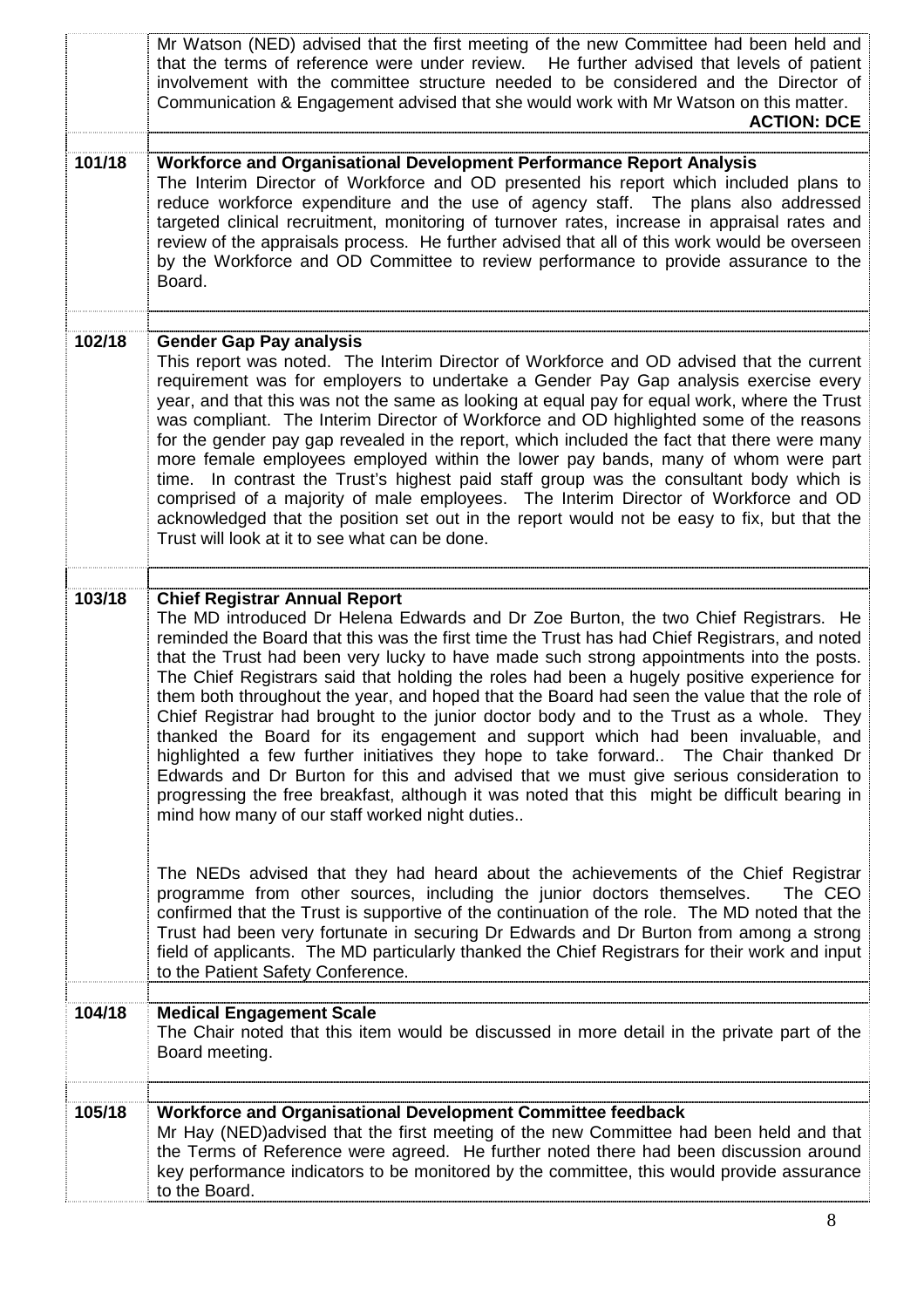|        | NEDs asked about the challenges in relation to recruitment and how the Trust could ensure<br>that it attracts enough high quality staff. The Chief Executive advised that the gaps in the<br>workforce were known, and that challenges in recruitment were not new to the Trust. The<br>development of new roles and staffing models would be required to attract staff. He further<br>advised that targeted recruitment campaigns were already underway and that the use of<br>social media was helping to promote the Trust.                                                                                                                                                                                                                                                                                                                                                                                                                                                                                                                                                                                     |
|--------|--------------------------------------------------------------------------------------------------------------------------------------------------------------------------------------------------------------------------------------------------------------------------------------------------------------------------------------------------------------------------------------------------------------------------------------------------------------------------------------------------------------------------------------------------------------------------------------------------------------------------------------------------------------------------------------------------------------------------------------------------------------------------------------------------------------------------------------------------------------------------------------------------------------------------------------------------------------------------------------------------------------------------------------------------------------------------------------------------------------------|
| 106/18 | <b>Financial Performance Report analysis</b><br>The DoF presented a report on the year end position and was pleased to advise that the<br>Trust had delivered its forecast. However this still represented a material overspend and the<br>plan for 18/19 was to create stabilisation of that overspend and work towards recovery. He<br>thanked commissioner colleagues for their part in assisting the Trust to manage its risks to<br>delivery of the year-end total. He went on to advise that key focuses for 18/19 were to<br>manage pay costs, drug costs and outsourcing costs, and to maximise income. He reported<br>that the Capital Resource Limit (CRL) had been underspent by £1.3m in 17/18 with a net<br>underspend of £500k - this was due to slippage on the MRI scanner project. The DoF<br>confirmed that this underspend did not affect the Trust's capital allocation for 18/19.                                                                                                                                                                                                             |
| 107/18 | <b>Finance and Investment Committee Feedback</b><br>Ms Slaymaker (NED) advised that the F&I Committee had met in April and discussed the<br>year end position, , Budget 18/19, Cost Improvement Plans, capital planning and<br>infrastructure.                                                                                                                                                                                                                                                                                                                                                                                                                                                                                                                                                                                                                                                                                                                                                                                                                                                                     |
| 108/18 | IT and Estates strategies development<br>The CFO advised that an Estates Strategy was being developed to support the Trust's<br>Clinical Services Strategy. Immediate priorities were the Emergency Department<br>redevelopment project which was to be completed before the winter of 2018. A further<br>priority was the Linear Accelerator Programme - He indicated that the Trust had submitted<br>bids for Sustainability and Transformation Partnership (STP) capital funding to add theatre<br>capacity, support the pharmacy procurement hub project and the maternity records project.                                                                                                                                                                                                                                                                                                                                                                                                                                                                                                                    |
| 109/18 | <b>Non-Executive Directors' Reports</b><br>NEDs reported as follows:<br>a. Ms Slaymaker (F&I) – complimented the progress that had occurred in many areas<br>but in particular in leadership, the BAF, the QIP, the learning from deaths report and<br>the Medical Engagement Scale report.<br>Mr Watson $(Q\&P)$ – commented that further work was required to improve the quality<br>b.<br>of Board papers and asked that the Executive team ensured that the CSC restructure<br>worked both vertically and horizontally across the entire Trust.<br>Ms Kennedy – commented that although challenges still existed within the trust she<br>C.<br>had received informal feedback from outside the Trust which indicated that there is a<br>perception that the Trust was moving in a very positive direction.<br>d. Mr Parfitt (Audit) – commented that the Audit Committee had met in April and<br>reviewed the draft 17/18 Annual Report and Accounts related documentation.<br>Mr Hay (WOD) – commented that it had been decided to hold the committee<br>е.<br>meetings monthly to keep pace with the agenda. |
| 110/18 | <b>Record of attendance</b><br>This was noted.                                                                                                                                                                                                                                                                                                                                                                                                                                                                                                                                                                                                                                                                                                                                                                                                                                                                                                                                                                                                                                                                     |
| 111/18 | Board Work-plan 18/19<br>This was noted.                                                                                                                                                                                                                                                                                                                                                                                                                                                                                                                                                                                                                                                                                                                                                                                                                                                                                                                                                                                                                                                                           |
| 112/18 | Opportunity for the Public to ask questions relating to today's Board meeting<br>Members of the public commented as follows:<br>1. To note that the number of patients medically fit for discharge on 3 May was 179.<br>2. To register concern that the levels of Fire Training had gone down. The Executive<br>advised that this was being addressed.                                                                                                                                                                                                                                                                                                                                                                                                                                                                                                                                                                                                                                                                                                                                                             |